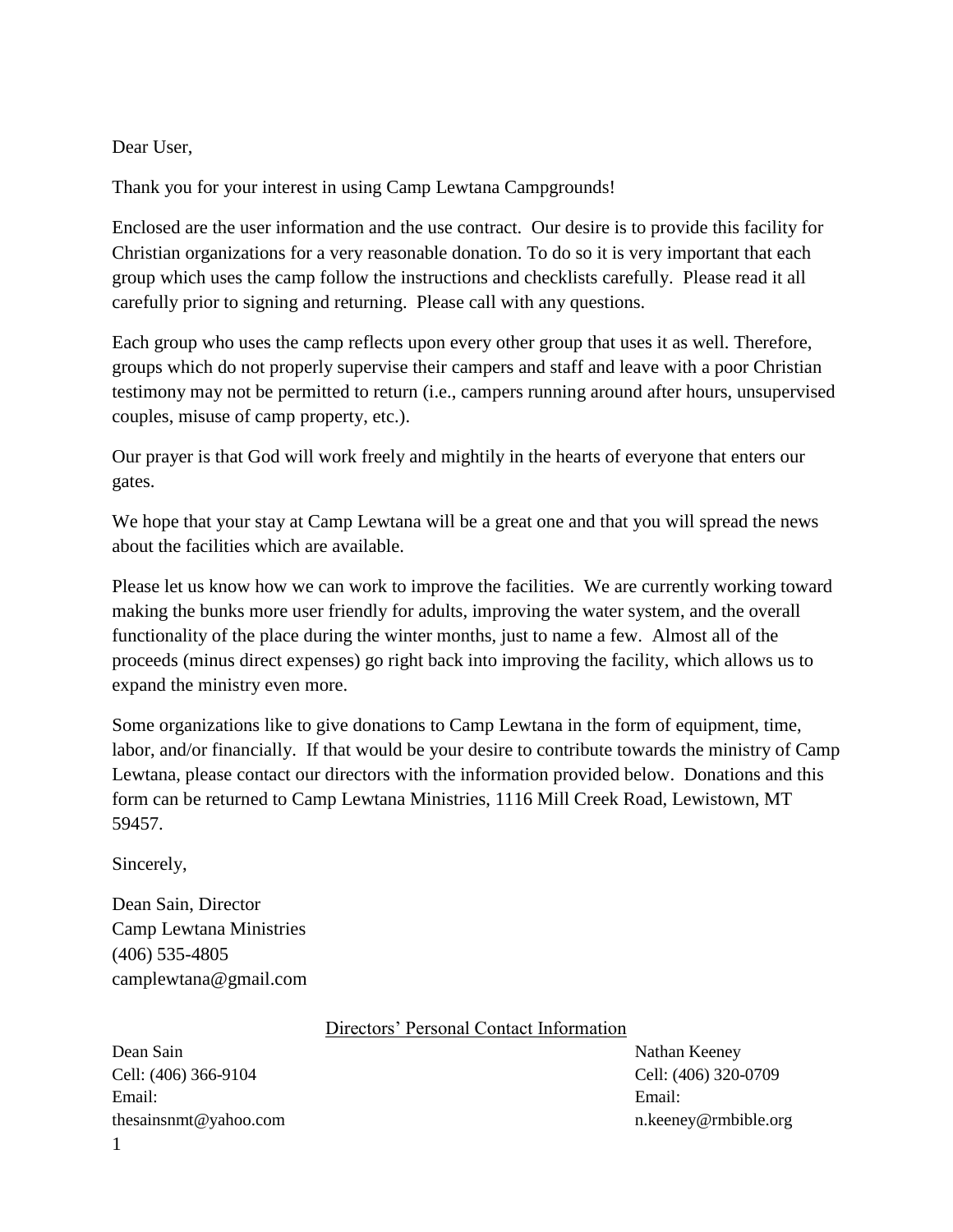# Camp Grounds User Agreement

|  |      |       |     |      |       |     | $\mathsf{Zip}\_$ |
|--|------|-------|-----|------|-------|-----|------------------|
|  | Time | Month | Day | Time | Month | Day | 20<br>Year       |

By signature, guests agree to respect the beliefs of Camp Lewtana (refer to page 5). Guests agree to abide by rules and policies on pages 3-4 of this agreement. Guests agree to do nothing by word or action that will in any way offend the testimony of Camp Lewtana. Camp Lewtana reserves the right to charge additional fees if the camp is not as clean as it was when guests arrived. Guests may be held liable for damages to facilities, grounds, or equipment. Guests also agree to hereby release Camp Lewtana and Rocky Mountain Bible Mission from any and all liability or responsibility due to any injury that guests and or other groups incur as the result of, or arising in any way, from participation in activities at Camp Lewtana. Guests are fully aware and consent to accept these risks and voluntarily agree to participate in activities.

Signature of User

\_\_\_\_\_\_\_\_\_\_\_\_\_\_\_\_\_\_\_\_\_\_\_\_\_\_\_\_\_\_\_\_\_\_\_\_\_\_ Position of Signer\* \*Signer must be an authorized agent for the named organization and of majority age.

Other Rental Availabilities:

\_\_\_\_\_\_\_\_\_\_\_\_\_\_\_\_\_\_\_\_\_\_\_\_\_\_\_\_\_\_\_\_\_\_\_\_\_\_

| Approved by Camp Lewtana Ministries   |
|---------------------------------------|
| <b>Signature of Camp Board Member</b> |
| Date                                  |

# Suggested Donations for Use of Camp Lewtana Campgrounds

*NOTE: The following price covers a maximum of 30 people. If the group consists of more than 30 people, there is an additional charge of \$15 per participant per day beyond that.*

- CAMP RENTAL-\$400/day OR partial day (check out time 12 pm)--------------------------Rental Fee: \_\_\_\_\_\_\_\_\_\_\_\_ -Please call prior to scheduling an event to verify availability and discuss details.
- $\Box$  \$400 Cleaning/Damage Deposit (Refunded if clean and/or no damage after use)--Cleaning Deposit:
- \$35 Registration Deposit is required for each group-------------------------------- Registration Deposit: \_\_\_\_\_\_\_\_\_\_\_\_ 1. Refunded if you do come and use the facilities. 2. Forfeited if you cancel OR do not come.
- $\Box$  An Additional Donation of \$50/day during cold weather for higher energy consumption--------------  $\Box$
- Snow Removal- \$100/per snow event during time rented.----------------------------------------------------\_\_\_\_\_\_\_\_\_\_\_\_

# TOTAL FACILITY RENTAL \_\_\_\_\_\_\_\_\_\_\_

| Canoe use: \$20/per canoe package (canoe, 2 life vests, 2 paddles) per day. |  |  |  |  |  |
|-----------------------------------------------------------------------------|--|--|--|--|--|
| How many canoes life vests paddles                                          |  |  |  |  |  |
|                                                                             |  |  |  |  |  |

TOTAL ADDITIONAL FEES\_\_\_\_\_\_\_\_\_\_\_\_

**GRAND TOTAL:**\_\_\_\_\_\_\_\_\_\_\_\_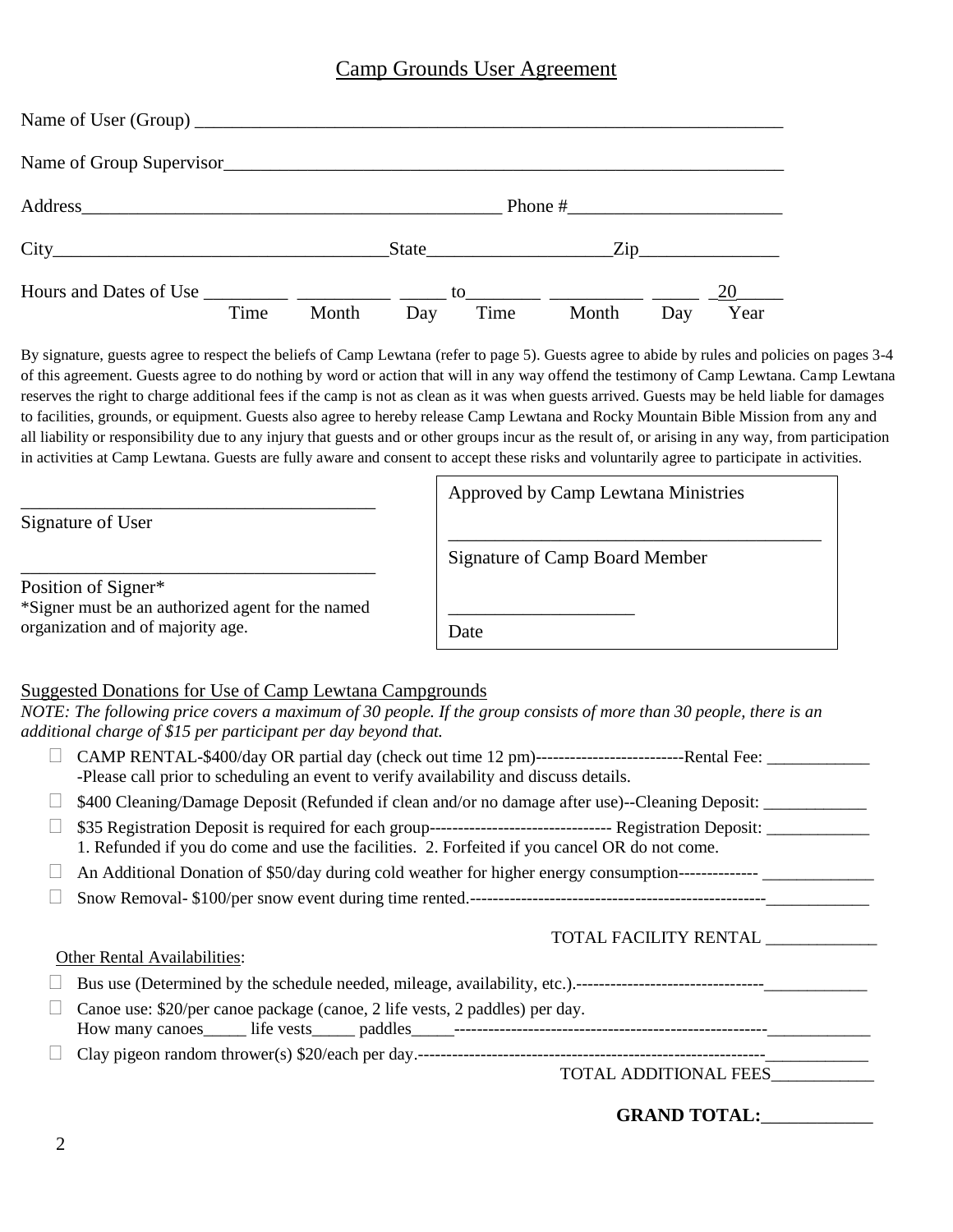# General Instructions

- 1. No fires unless approved by the director (director must first receive permission from sheriff)
- 2. No burning trash in fire pit
- 3. Slide rules must be strictly enforced (directors make yourself familiar with posted rules)
- 4. Keep activities and people within the fences we are surrounded by private property
- 5. Use of rifle range must be first approved by the director
- 6. When muddy, have people take shoes off and put on shelves before entering chapel
- 7. Absolutely no food or drink in chapel please
- 8. Winter users please leave heaters running in bathrooms at all times including when you leave
- 9. Winter users please return heaters to main building from cabins
- 10. Winter users -- please haul your own garbage to town or arrange disposal with Lewtana director
- 11. Please do not allow gum at camp. We have over 600 people use the camp and you could see what a mess that could be. Thank you.
- 12. Each guest group must have and furnish its own nurse, doctor, or EMT. (Some exceptions made for weddings and events such as family reunions.)
- 13. Each guest is required to furnish their own insurance and provide proof of insurance to Camp Lewtana's Director prior to event. Accidental and illness claims must be turned to guest's own insurance. All guests agree to hold Camp Lewtana and Rocky Mountain Bible Mission free from liability.
- 14. Each guest group is responsible for all clean-up of grounds and facilities they have used prior to leaving. Damage and cleaning will be itemized either on the final bill or the Deposit Refund Statement. Please realize that clean-up of this facility takes a few hours at the least. Please plan for this in making your schedule plans.
- 15. Groups doing their own cooking must receive instruction on usage of the equipment.
- 16. Youth groups must have an adequate number of adult counselors. At least two per cabin are recommended.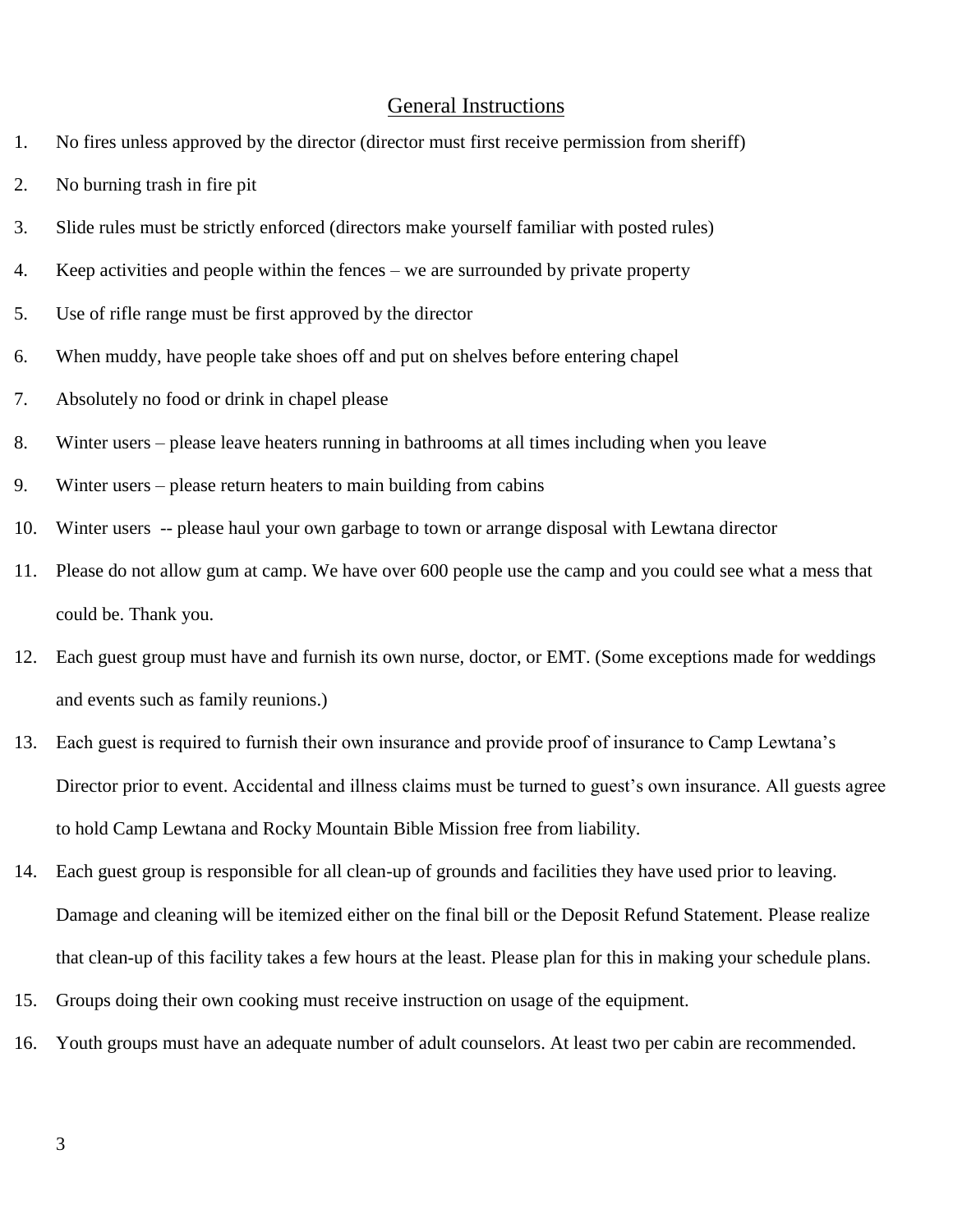- 17. All groups staying at Camp Lewtana for more than 48 consecutive hours must provide Camp Lewtana with the names, addresses, and ages of campers.
- 18. All motorized vehicles are to be operated on designated roads and parked in designated parking area only. ATV and snowmobile use must be approved by the Camp Lewtana Director and may only be operated by adults 21 and over. ATV's must stay on roads and must adhere to slow speeds. Snowmobiles may only be used in approved areas.
- 19. No FIREWORKS, ALCOHOL, NON PERSCRIPTION DRUGS OR PETS are to be permitted on property. TOBACCO use must be within the confines of a vehicle in the parking lot. NO FIREARMS are permitted unless under strict program use and approved by the Camp Lewtana Director. Firearm use when approved must be in the designated shooting area.
- 20. Lost and found items found by Camp Lewtana will be held for two weeks (14 days) before being donated to charity. Guest group supervisors are responsible for gathering all items before departure.
- 21. Groups are required to make financial settlements or arrangement before departure.
- 22. All groups must agree to abide by Biblical standards of conduct and Policy Guidelines in public and private while at Camp Lewtana. This would include, but not be limited to inappropriate music or videos, advocating, condoning or practice of Biblical sexual immorality and unnecessary physical contact between unmarried members of the opposite sex. Camp Lewtana reserves the right to report violations to the Guest Group Supervisor and expects resolution of the situation.
- 23. It is the responsibility of the people who sign this contract to communicate our regulations and rules to all those in your group. Failure to do this could force termination of your time at Camp Lewtana.

#### **Lewtana's Operational Doctrinal Statement**

We stand for and emphasize the foundational truths held in common by evangelical Christians; our basis of fellowship being a oneness of heart and mind in all things of the Lord and adherence to the historic Christian faith expressed as follows:

1. The Bible, which is verbally inspired by the Holy Spirit and inerrant in the original manuscripts and is the infallible and authoritative Word of God. (Ps. 119:160; John 17:17; 2 Tim. 3:16-17; Heb. 4:12; 6:16-18; 2 Pet. 1:21)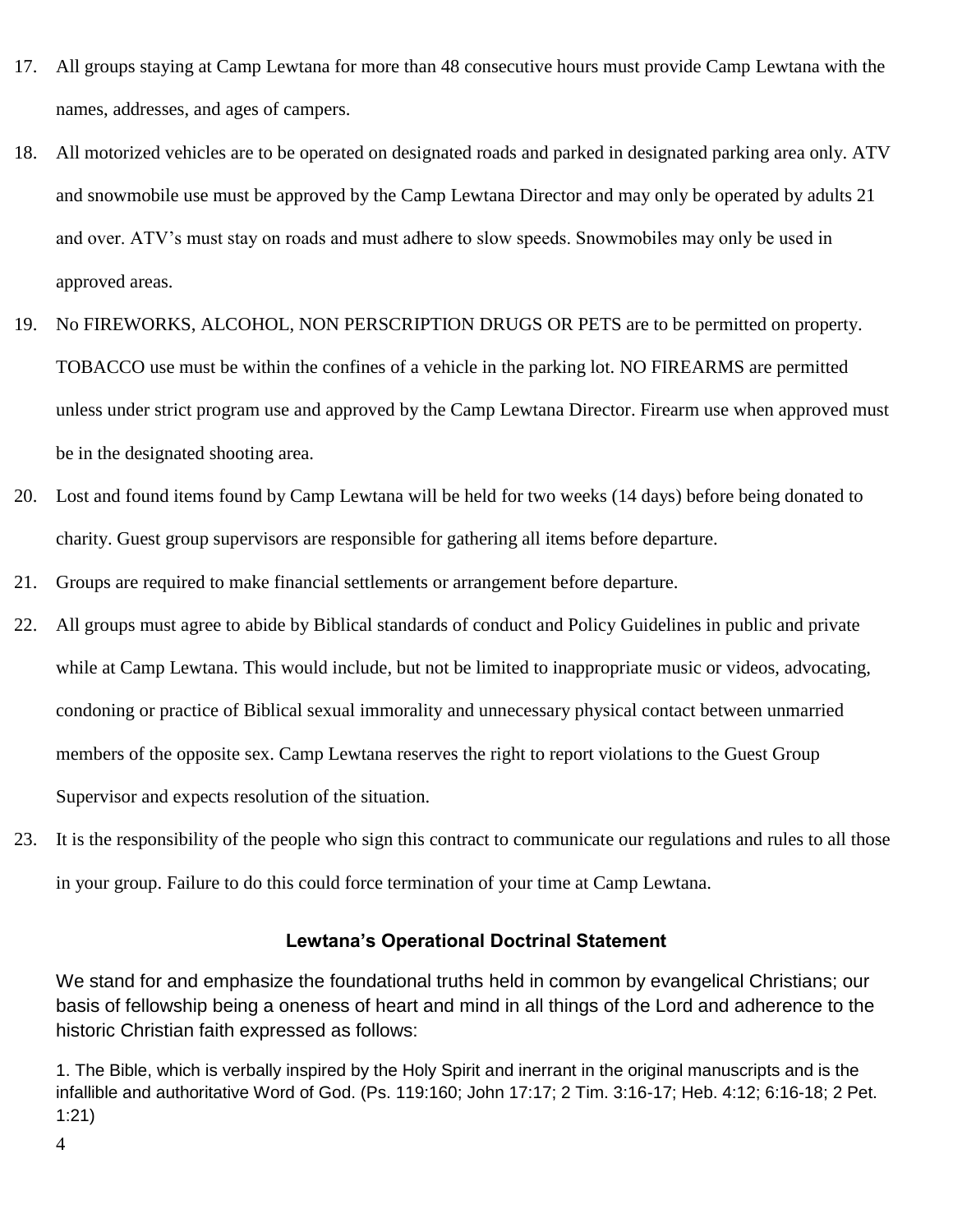2. The Triune Godhead in three persons—God the Father, God the Son, God the Holy Spirit (Gen. 1; Deut. 6:4; Matt. 28:18-20; John 1:1-3, 14; 15:26; 2 Cor. 13:14)

3. The personality of Satan, called the devil, and his present control over unregenerate mankind. (Isa. 14:12- 17; Ezek. 28:11-19; Eph. 2:1-3; 1 Tim. 3:6-7; 1 Pet. 5:8-9; Rev. 12:9)

4. The fall and lost estate of man, whose total depravity makes necessary the new birth. (Gen. 3; Jer. 17:9; John 3:1-21; Rom. 3:10-18, 23; 5:12; 6:23; James 2:10)

5. The deity of Jesus Christ (Matt. 3:17; John 1:1; 10:30; Rev. 1:7-8), His virgin birth (Matt. 1:18), sinless life (Heb. 4:15), death (1 Pt. 3:18), burial, bodily resurrection (1 Cor. 15:3-4), present exaltation at God's right hand (Luke 22:69; Heb. 12:2), and personal imminent return (John 14:3; 1 Thess. 4:16-17; Rev. 22:7, 12).

6. The atonement for sin by the substitutionary death and shed blood of Jesus Christ our Lord and Savior. (Rom. 3:21-25; 5:6-7; Heb. 9:12; 1 Pt. 3:18; 1 John 2:2)

7. Salvation—the forgiveness of sin, right standing with God, eternal life—is received by grace alone, through faith alone, in Jesus Christ alone and His finished work on the cross. (John 3:16; 5:24; 14:6; Rom. 3:21-25; 5:6-8; 10:13; 2 Cor. 5:21; Eph. 2:8-9)

8. The resurrection of the saved unto everlasting life and blessedness in Heaven, and the resurrection of the unsaved unto everlasting punishment in Hell. (Dan. 12:2; Matt. 25:31-46; John 3:36; 5:24; 1 Cor. 15:51-57; 1 John 5:11-12; Rev. 20:15; 22:12-15)

9. The Church, the Body or Bride of Christ, consisting only of those who are born again, for whom He now makes intercession in Heaven and for whom He shall come again. (Rom. 8:34; 1 Cor. 12:12-14, 27; Eph. 1:20- 23; 5:23; Heb. 7:25; Rev. 19:7-9)

10. Christ's commission to go into all the world and preach the gospel to every creature. (Matt. 28:18-20; Mark 16:15-18; John 17:18; Acts 1:8; Rom. 10:14-15; 2 Cor. 5:18-20)

*By signing this, guests agree to respect the beliefs of Camp Lewtana listed above.*

 $\overline{\phantom{a}}$  , and the contribution of the contribution of the contribution of  $\overline{\phantom{a}}$  , and  $\overline{\phantom{a}}$  , and  $\overline{\phantom{a}}$  , and  $\overline{\phantom{a}}$  , and  $\overline{\phantom{a}}$  , and  $\overline{\phantom{a}}$  , and  $\overline{\phantom{a}}$  , and  $\overline{\phantom{a}}$  , and

Signature Date Date Date

# Cleaning Checklist

**This list must be personally checked by the person in charge.** Do not simply ask if it has been done. A Camp Lewtana Director will check these items also before refunding the Cleaning/Damage Deposit.

#### **CABINS**

- $\Box$  Bunk areas neat (between bunk mats and bunks) Vacuum if necessary
- $\Box$  All garbage and lost and found items removed
- $\Box$  Floors swept and then mopped if needed
- $\Box$  Bunk mats clean wipe with wet rag if muddy or soiled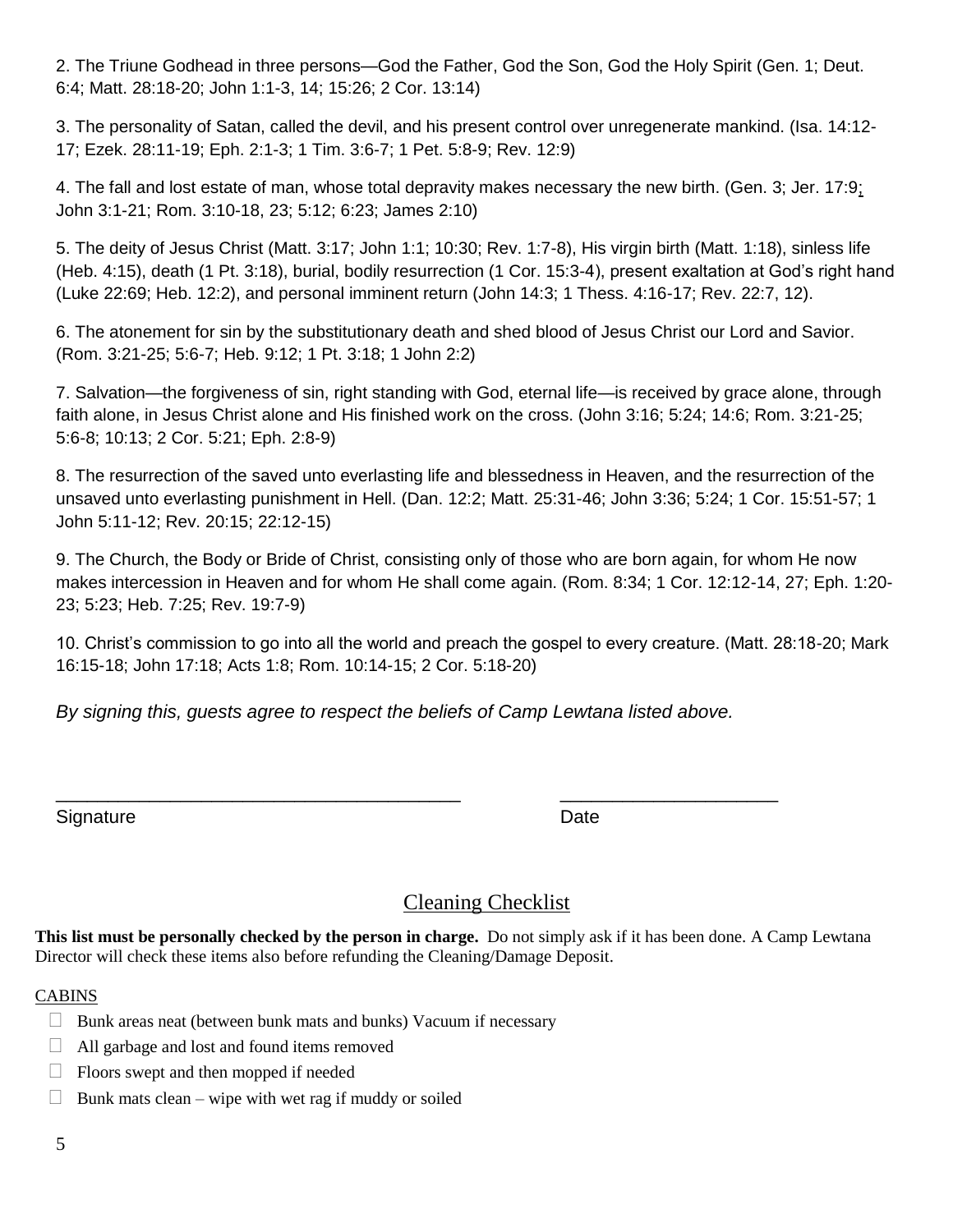- $\Box$  Lights off
- Doors and windows shut

#### BATHROOMS

- $\Box$  Toilets cleaned & flushed
- $\Box$  Stall walls clean wipe down if necessary
- $\Box$  Sinks clean & wiped dry scrub with S.O.S. pads
- **Mirrors** clean
- $\Box$  Counter tops clean and dry
- $\Box$  Showers clean and all misc. soap and other shower items removed
- All garbage emptied and new liners installed
- $\Box$  Floor swept and then mopped if necessary
- Lights off and door shut

# **CAMPGROUNDS**

- $\Box$  All misc. garbage picked up and disposed of (candy wrappers, pop cans, etc.)
- $\Box$  Basketball court swept if necessary
- $\Box$  Fort swept out and all hockey sticks in lower level corner
- $\Box$  All recreation equipment put away (balls, frisbees, etc.)
- $\Box$  All garbage dumped and new liners installed
- $\Box$  Water hydrant shut off by swings

#### FIRE PIT

- All logs and seats properly arranged
- Any leftover wood stacked neatly
- □ No garbage left in or around fire pit

# **KITCHEN**

- $\Box$  Counter tops clean Scrub with soapy water
- $\Box$  Outside of cabinet doors wiped down
- $\Box$  Burners and ovens clean on stoves
- $\Box$  Microwaves wiped out
- $\Box$  All cupboard contents clean and put back in original fashion
- $\Box$  Floors swept and mopped thoroughly must be extremely clean
- $\Box$  Sinks scrubbed with S.O.S pads, rinsed, and wiped dry
- Walk- in Cooler clean and wiped out. (NO LEFTOVER FOOD)
- $\Box$  Garbage empty and new liners installed
- $\Box$  Griddle wiped clean and gas valves on left of griddle shut off
- $\Box$  Lights off

# DINING HALL

- $\Box$  Folding tables scrubbed & clean, folded and put away
- $\Box$  Stationary tables wiped clean
- $\Box$  Floor thoroughly swept & mopped (scrubbed not just wet) must be very clean
- Garbage emptied and new liners installed
- $\Box$  Wall behind garbage cans wiped clean